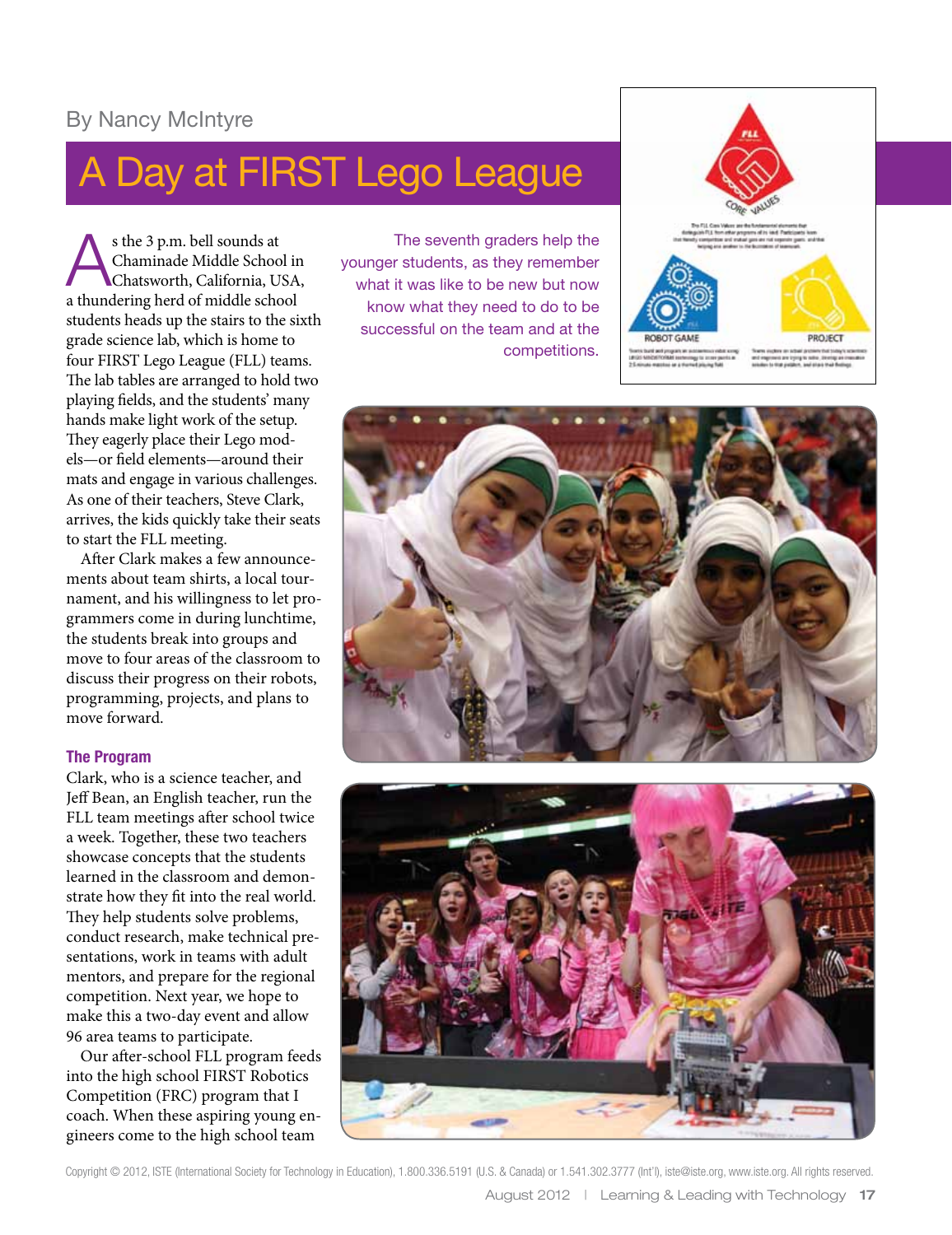



with several years of FLL experience, they easily make the transition to the FRC team, and when they head off to college, they leave with seven years of robotics experience.

The Chaminade FLL program has grown over the past eight years and now serves 40 students in grades 6–8. There are no admission requirements for the team, but all participants and coaches have to make a commitment to attend work sessions two afternoons each week as well as a few tournaments throughout the year.

#### The Teams

Teams consist of 10 students, each of whom chooses the role of engineer, programmer, or researcher. Everyone helps out where needed, but these subteams specialize in one aspect of the competition for the season and lead the team in that portion.

Traditionally, the eighth grade students lead and oversee all the builders, programmers, and research team members. The new sixth grade students are eager to contribute to the team using the laptops issued

at the start of the school year. They love finding information on a variety of topics and organizing their projects into PowerPoint slides for their presentations. The seventh graders help the younger students, as they remember what it was like to be new but now know what they need to do to be successful on the team and at the competitions.

Most of these kids played with Legos when they were younger and are interested in science, technology, engineering, and math (STEM), so being able to work with robots is a perfect stepping stone to their dreams of becoming engineers or scientists.

The FLL experience also provides an opportunity for students to work alongside several local engineer mentors in our lab each week. Today, Cindy Chung, who is a mentor engineer from Xerox, meets individually with the Lawngnomes, Robotic Hotdogs, Explosive Legos, and Jelly Bellies to see how each team is progressing on the research portion of its project.

#### The Challenge

FIRST issues a different challenge each year to each of its programs. The FLL students have to tackle a two-part challenge: researching a current issue and solving the issue with a robotic solution.

In 2010, the FLL challenge was called "Body Forward: Engineering Meets Medicine" (http://tinyurl. com/7ud5mqf). The teams were challenged to design, build, and program an autonomous robot using a Lego Mindstorms NXT kit, with a goal of scoring as many points as possible in the 2.5-minute matches that they play on the themed playing field. Some of the tasks they program their robots to do include:

• Setting a broken bone and applying scaffolding, which will allow a bone to grow back together when the normal healing process is not working

Copyright © 2012, ISTE (International Society for Technology in Education), 1.800.336.5191 (U.S. & Canada) or 1.541.302.3777 (Int'l), iste@iste.org, www.iste.org. All rights reserved.